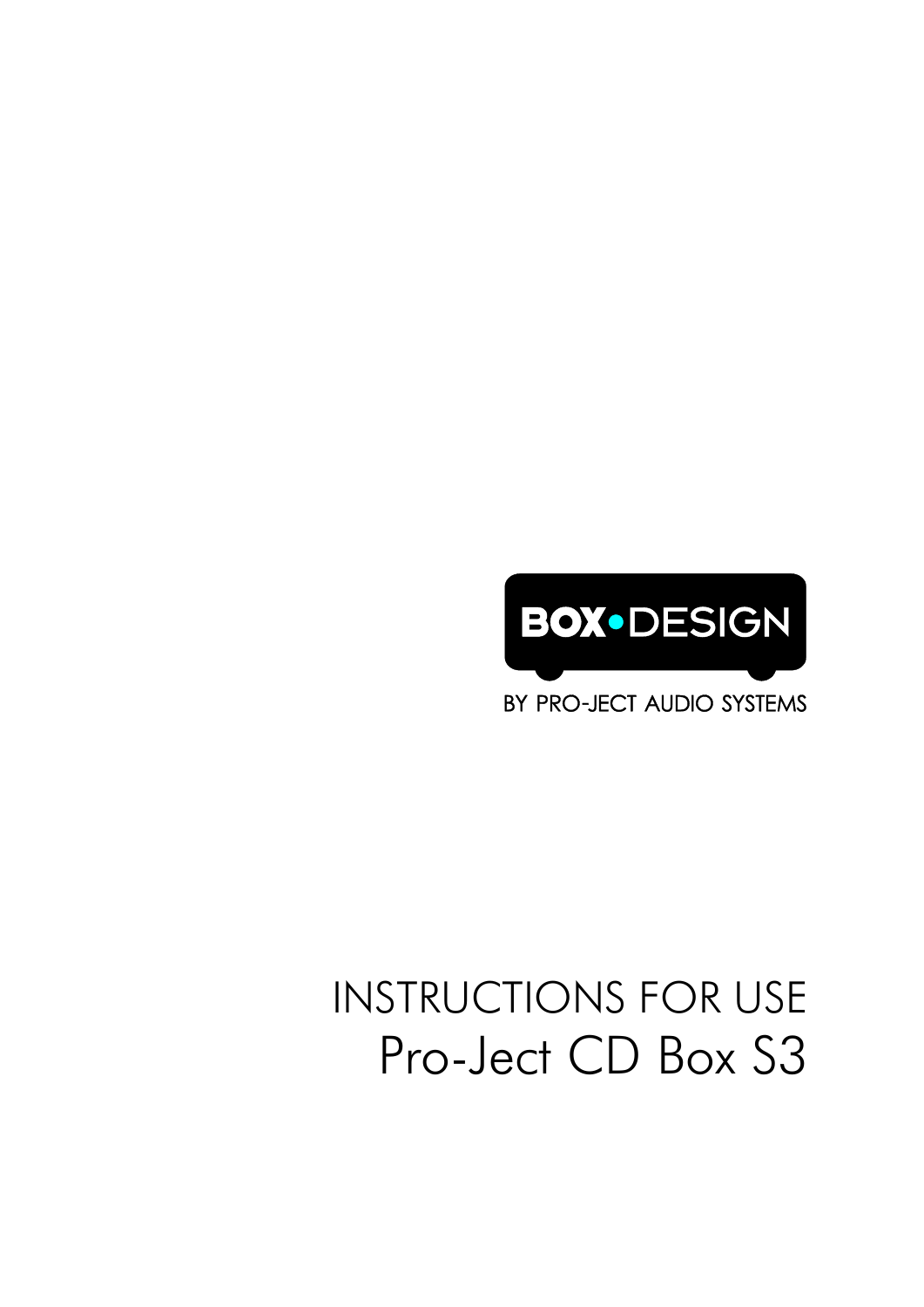Dear music lover,

thank you for purchasing a CD Box S3 from Pro-Ject Audio Systems. In order to achieve maximum performance and reliability you should study these instructions for use carefully.



*Warning of a hazard for the user, the unit or possible misuse.*



*Important notice.*

#### Caution! Laser diode, discs to avoid, safety instructions



*This product contains a laser diode of higher class than 1. To ensure continued safety, do not remove any covers or attempt to gain access to the inside of the product. Refer all servicing to qualified personnel. If a disc is cracked, chipped, warped, or otherwise damaged, don't risk to play it. You could end up damaging the unit. This player is designed for use with fully circular, full size CDs only. Use of shaped discs is not recommended. The manufacturer and the distributor disclaims all liability arising in connection with the use of damaged or shaped discs. AC outlet voltages vary from country to country. Before connecting*  to the mains, make sure that the voltage in your area meets the voltage requirements printed on the *power supply. The power supply is used to disconnect the unit from the mains. Make sure that the power supply is easily accessible at all times. Never handle the device, the power supply while your hands are wet or damp. Avoid letting liquids enter the device or the power supply. Never place any item containing liquid, such as a flower vase on or near the device. Never spill any liquid on the device or the power* supply. Never place any naked flame sources, such as lighted candles on or near the device. The product *shall not be used in damp or wet locations, next to a bathtub, sink, swimming pool or any other similar conditions.*

#### Shape and condition of data carriers



*If a CD is broken, chipped or otherwise damaged, it should not be played as it may damage the unit. The device is only designed to play round CDs with 12cm Ø. Playing self-burned CDs that do not comply with the Red Book standard may cause the unit to malfunction. The same applies to CDs with stickers or chamfered outer edges.*

#### **Connectors**

| <b>Analog Output</b> |          |                                                                                              | Power<br>$9V =$<br>$O(-0)$ |
|----------------------|----------|----------------------------------------------------------------------------------------------|----------------------------|
| $\mathsf{R}$         | Co-axial |                                                                                              |                            |
|                      |          | Audio Tuning Vertriebs GesmbH<br>Pro-Ject Audio Systems<br>Margaretenstrasse 98, A-1050 Wien | <b>CE 2K EHI</b><br>凰      |



*Make all connections whilst the CD player is disconnected from the power supply. Take care to connect the left and right channels correctly. The right channel is usually marked red, the left channel black or white. Never use any other power supply than the one supplied with the unit.*

#### Connection to the amplifier or DAC

Connect the Analog Output socket to a line input (such as AUX) on your amplifier.

Connect the Cox-axial digital Output socket to an optical digital input on the D/A converter or amplifier equipped with digital input.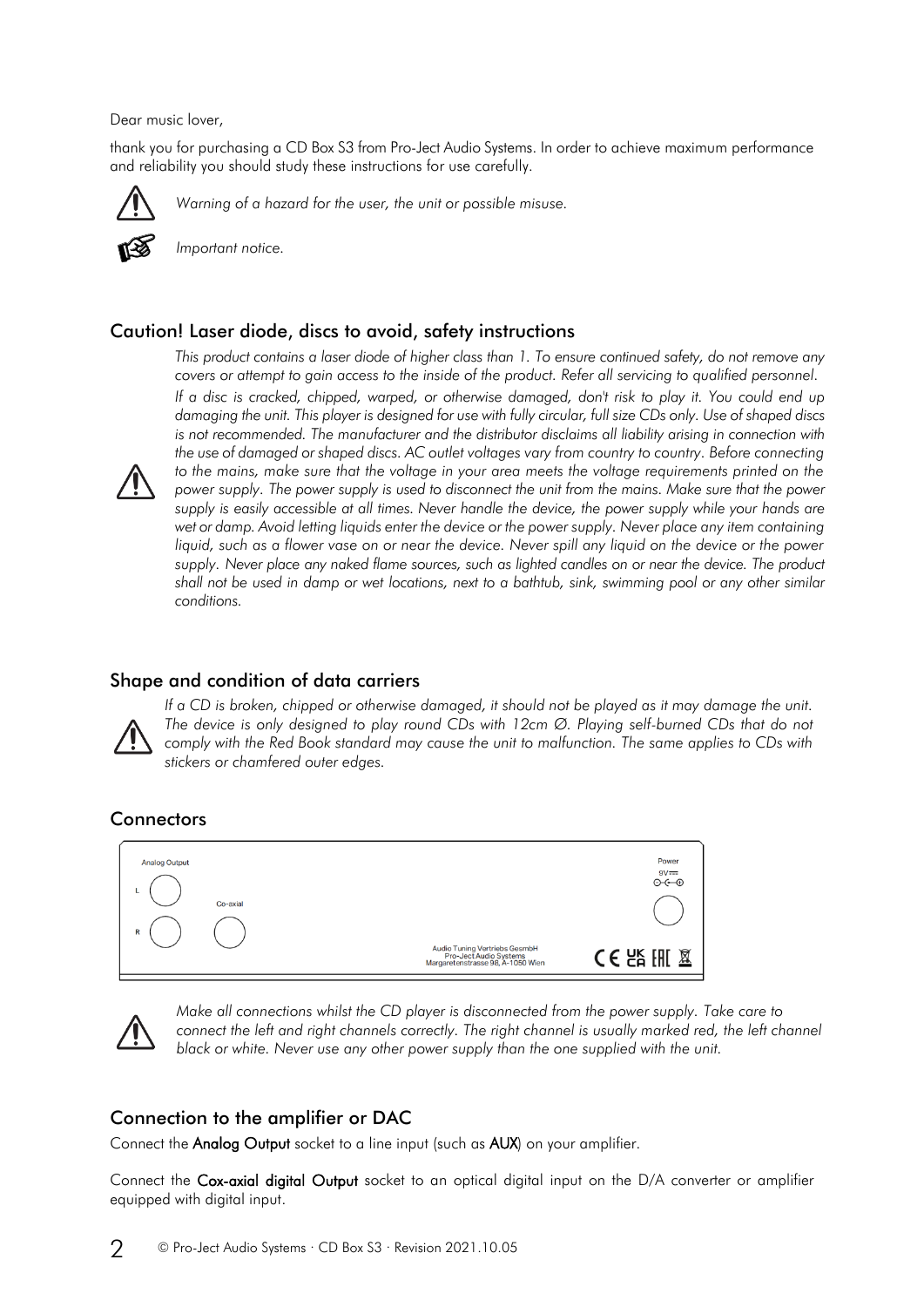#### Mains power connection

Connect the low voltage plug from the power supply to the Power 9V socket before connecting the power supply to the mains.

## Remote control



#### Front panel controls



*Display color inversion: when turned on, press and hold the STOP button*

#### Inserting and ejecting a disc

Switch the unit on from standby. Insert the disc into the slot, with the label side facing upwards. The slot-loading mechanism will load the disc automatically. The display shows the total number of tracks on the disc and the total duration of the disc.

A short press of the button  $\blacksquare$  stops playback. Pressing  $\blacksquare$  again, ejects the disc.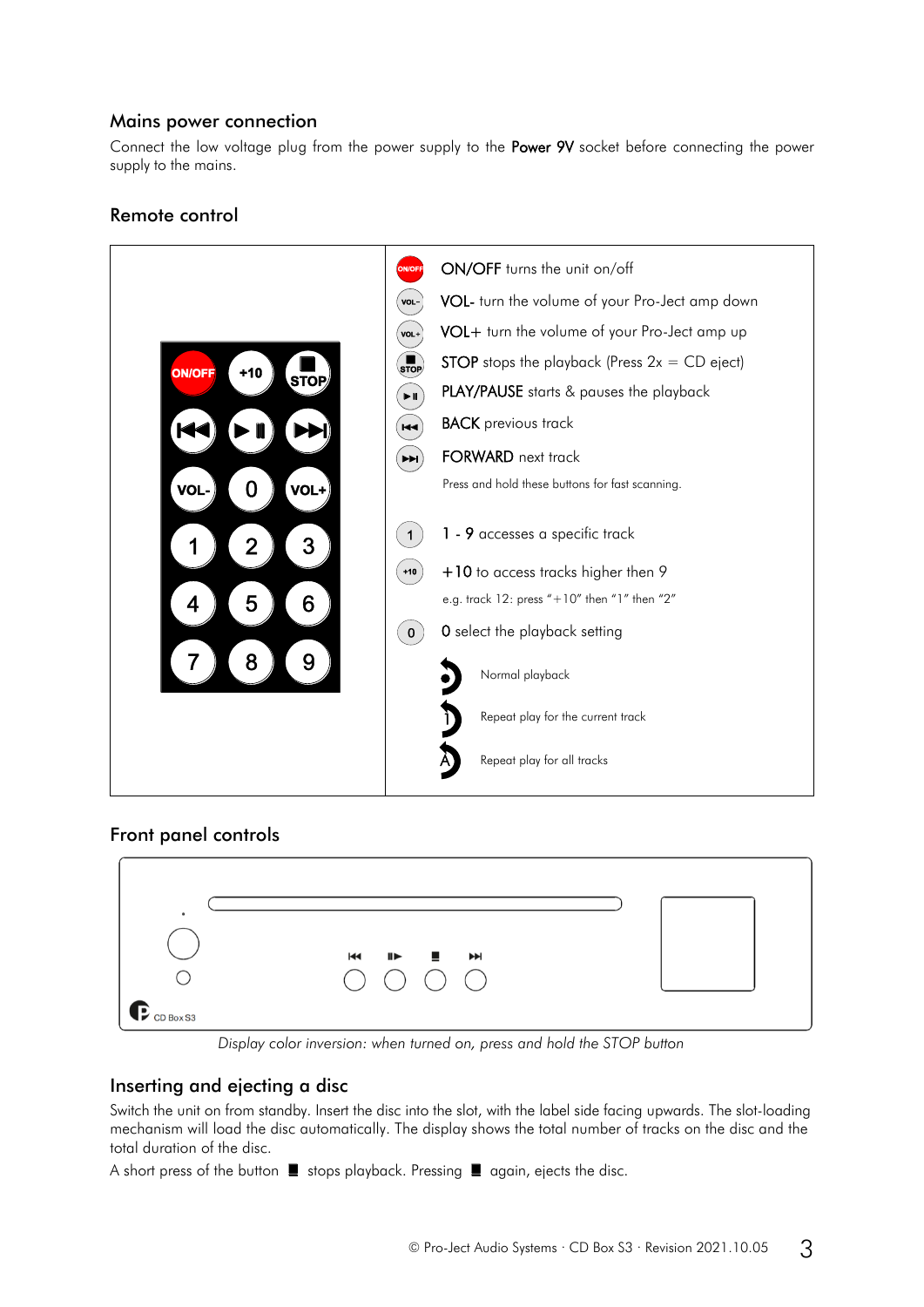#### Play

starts playback of the first track. The display shows the current track number, the elapsed time of the current track and the play icon.



*In case of a damaged CD, it may take a little longer to process the errors and start playback or playback might not start at all. It is possible to terminate the process with the Stop button. The process is automatically terminated after 20 seconds.*

#### Pause

pauses playback. The display shows the current track number, the elapsed time of the current track and the pause icon.

To resume playback press  $\blacksquare$  again.

#### Stop

A short press of the button  $\blacksquare$  stops playback. The display shows the total number of tracks on the disc, the total duration of the disc and the stop icon.

#### Stepping between tracks

Press the buttons  $\mathsf{M}$  (previous track) or  $\mathsf{M}$  (next track). The display shows the number of the tracks as you step, the elapsed time of the current track and the step icon. Press and hold buttons for fast scanning.

#### Replacing batteries

Proceed as follows:

- Unlock and slide open the battery case cover
- Replace the battery.
- Make sure the battery is the right way round! Close the battery case cover.

Battery type: 1 x CR2032 / 3V or 1 x CR2025 / 3V



*Do not dispose the batteries as ordinary domestic refuse. Please dispose your exhausted batteries at the appropriate collection sites - usually located at supermarkets and drugstores.*

#### Technical parameters:

| Red Book CD-DA                       |  |
|--------------------------------------|--|
| 1 x S/PDIF coaxial                   |  |
| 1 x RCA                              |  |
| 2,0V Vrms / 0dBFS                    |  |
| $20Hz - 20kHz / ±0,15dB$             |  |
| $< 0.005\% / 1$ kHz                  |  |
| $< 0.001\% / 1$ kHz                  |  |
| $> -120dB / 20Hz - 20kHz$            |  |
| PCM5102                              |  |
| 9V/2A DC, suitable for your country  |  |
| 250 - 1500mA DC, $<$ 0,5W in standby |  |
| 1 x CR2032 / 3V or 1 x CR2025 / 3V   |  |
| 206 x 55 x 153 (160) mm              |  |
| 1330g without power supply           |  |
|                                      |  |